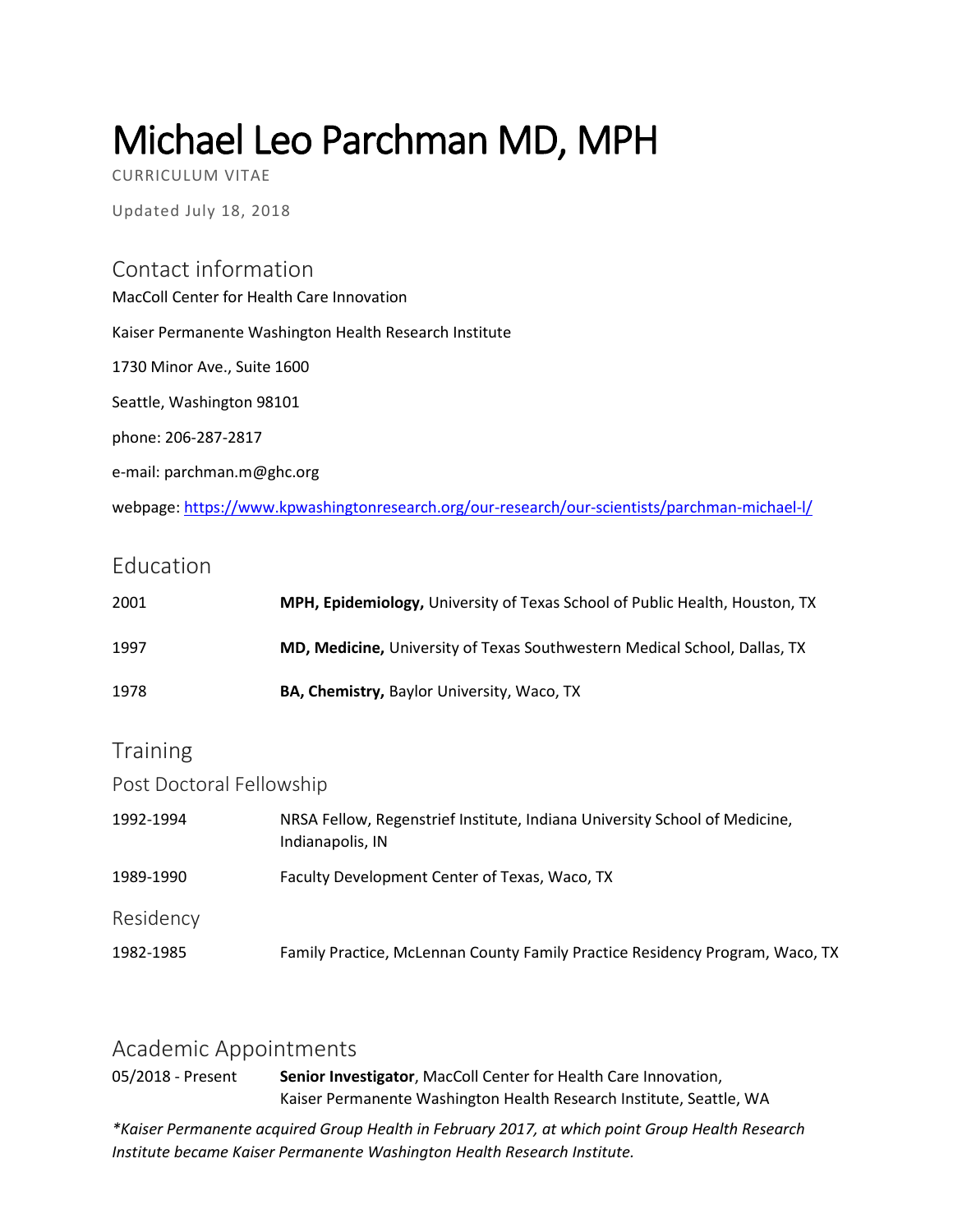| $06/2012 - 05/2018$ | Director & Senior Investigator, MacColl Center for Health Care Innovation,<br>Kaiser Permanente Washington Health Research Institute, Seattle, WA                            |
|---------------------|------------------------------------------------------------------------------------------------------------------------------------------------------------------------------|
| 06/2012 - Present   | Affiliate Professor, Department of Health Services, School of Public Health,<br>University of Washington, Seattle, WA                                                        |
| 06/2012 - Present   | Affiliate Professor, Department of Family Medicine, School of Medicine,<br>University of Washington, Seattle, WA                                                             |
| $01/2009 - 03/2011$ | Mario E, Ramirez Endowed Distinguished Professor, University of Texas Health<br>Science Center at San Antonio, Department of Family & Community Medicine,<br>San Antonio, TX |
| $03/2008 - 03/2010$ | Interim Center Principal Investigator, VERDICT Health Services Research Center,<br>South Texas Veterans Health Care System (VA), San Antonio, TX                             |
| $05/2000 - 03/2011$ | Research Investigator, VERDICT Health Services Research Center,<br>South Texas Veterans Health Care System (VA), San Antonio, TX                                             |
| $07/1998 - 03/2011$ | Associate Professor, University of Texas Health Science Center-San Antonio,<br>Department of Family & Community Medicine, San Antonio, TX                                    |
| 07/1988 - 06/1992   | Assistant Professor, University of Oklahoma Health Science Center,<br>Department of Family & Community Medicine, Oklahoma City, OK                                           |

# Certification and Licensure

| <b>Board Certification</b><br>06/1985-06/2023 | <b>Specialty Certification - American Board of Family Practice</b> |
|-----------------------------------------------|--------------------------------------------------------------------|
| Certification<br>05/2004-10/2015              | <b>CPR/BLS</b> - American Heart Association                        |
| License to Practice<br>07/1985-08/2016        | <b>Medicine</b> - Texas State Board of Medical Examiners           |
| 03/2012-05/2016                               | Washington - Washington State Dept of Health                       |
| Recertification<br>02/2011-03/2016            | DEA Controlled Substance Registration                              |

# Honors, awards, scholarships

10/2009 **Annual Area Health Education Center Partner Award**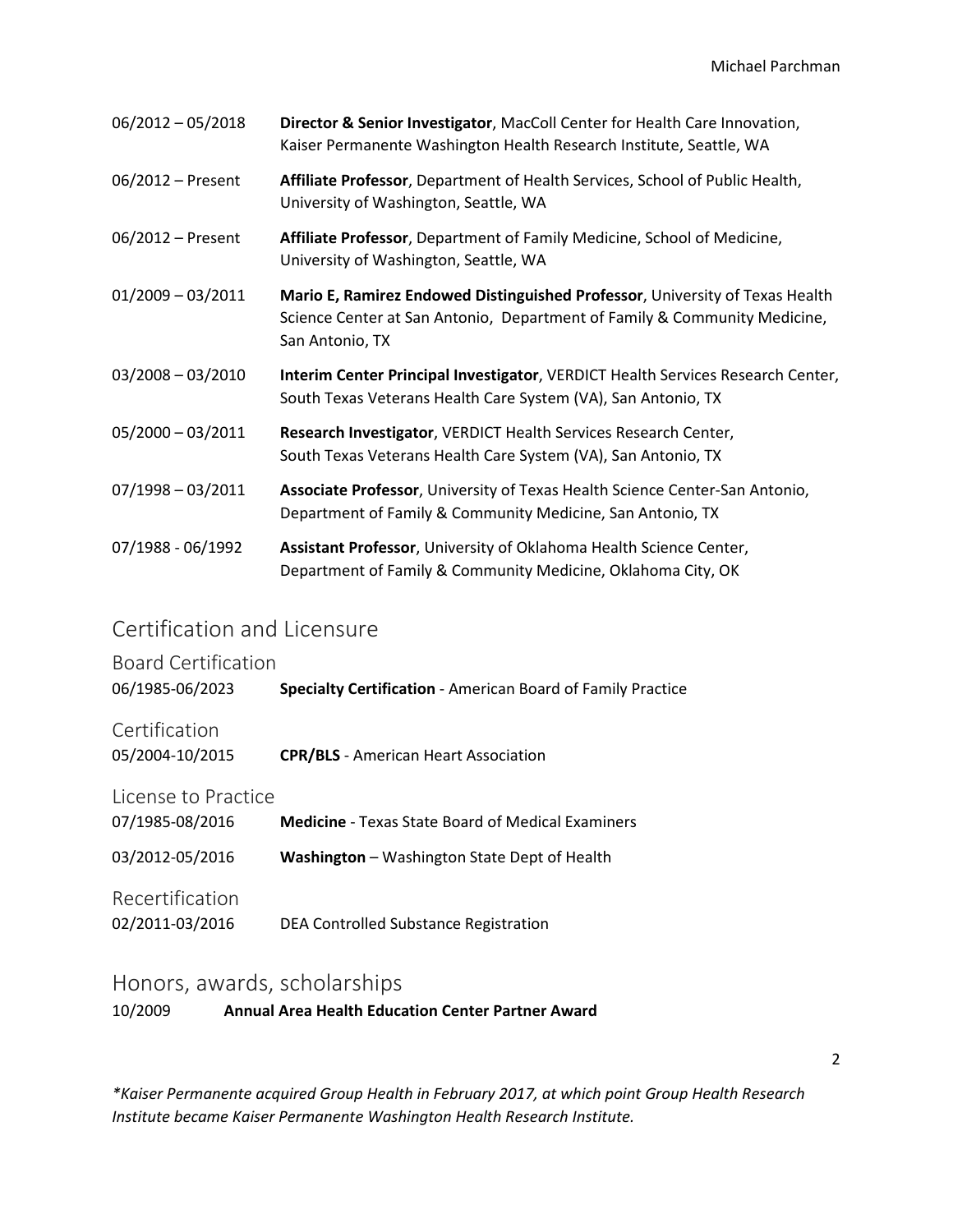This award recognizes the "...outstanding contribution that you have made to the South Texas community. Through your work, you have embraced the mission of the South Central AHEC as partner to ensure that resources are in place to address the health needs of the underserved, disparate and disadvantaged of our region."

09/2009 **Visiting Professor**, University of Warwick Medical School, Coventry, United Kingdom

I was invited to be a Visiting Scholar/Professor at the University of Warwick Medical School from Sept 5th through the 25th. During this time I gave several research seminars and consulted with 5 of their investigators.

#### 09/2009 **South Central AHEC 2009 Partner Award**

Given to individuals who have made a significant contribution to assisting the South Central Area Health Education Center achieve its goals and mission.

#### 11/2008 **Mario E. Ramirez Endowed Professor of Family & Community Medicine**

#### 04/2006 **Visiting Professor**, University of Warwick, United Kingdom

Visiting Professor at the Centre for Primary Health Care Studies, University of Warwick, England for a one month at their invitation, April-May 2006. Conducted weekly research seminars, collaborated with investigators on novel methodologies for investigating diabetes care in primary care settings.

#### 06/2005 **International Health Professional of the Year**

Award bestowed by the International Biographical Center, Cambridge, England, to individuals whose achievements and leadership stand out in the international community as decreed by the Research and Advisory Board of the Centre.

- 02/2005 **Who's Who in Medical Sciences Education**
- 05/2004 **Best Doctors in America 2004**
- 09/2003 **Best Research Paper Award, Honorary Mention**, Society of Teachers in Family Continuity of care, self-management behaviors, and glucose control in patients with type 2 diabetes
- 10/2002 **Fellow**, American Academy of Family Physicians
- 06/2002 **Outstanding Researcher Award,** Department of Family and Community Medicine
- 10/2001 **Distinguished Paper Selection**, North American Primary Care Research Group

Continuity of care, stages of change for self-care behaviors and glucose control among patients with type 2 diabetes.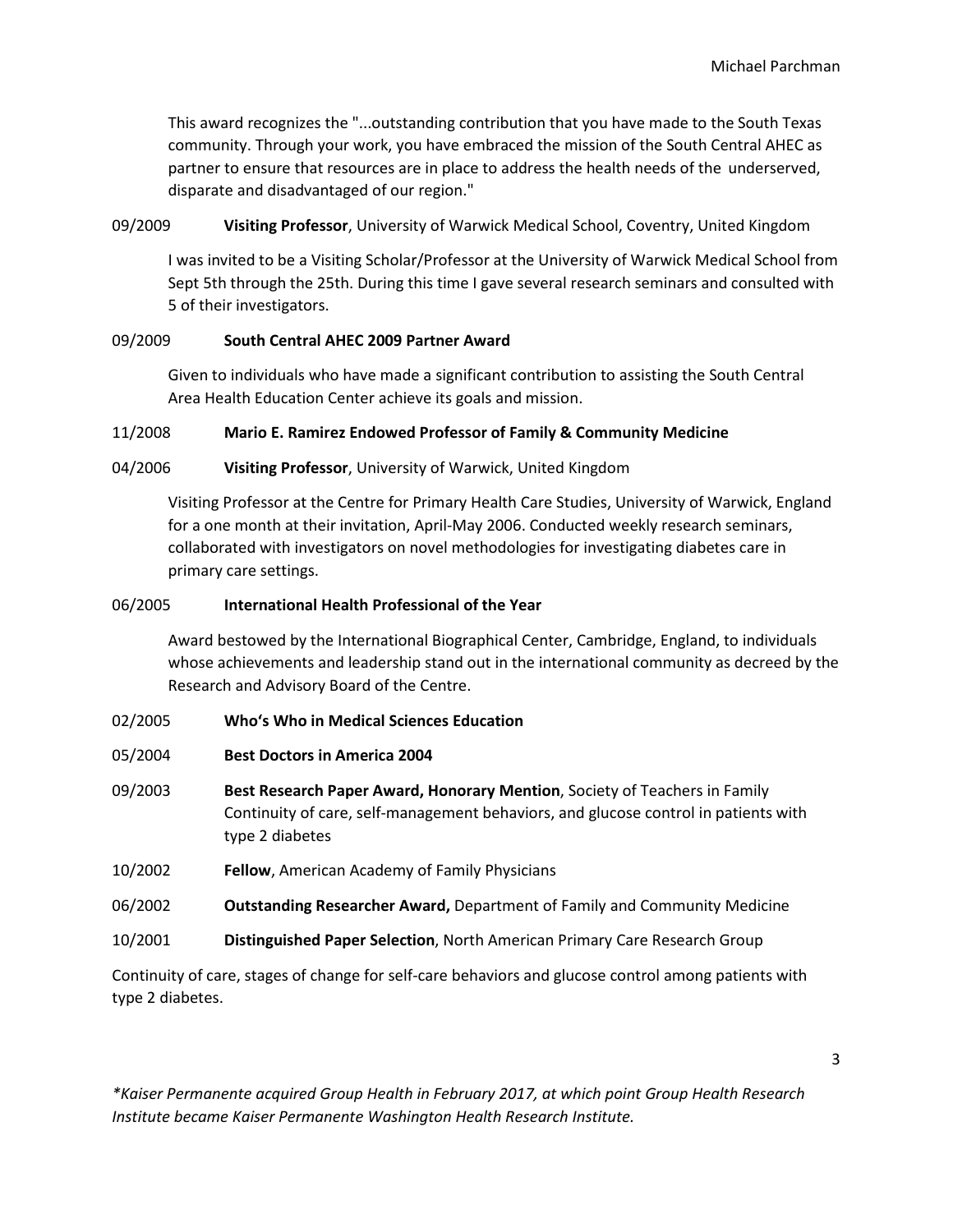# Teaching

## Course based teaching

09/2006-03/2011 **Course Director**, MEDI 6065 Health Services Research, Postgraduate

Preparation Hrs: 80, Student Contact Hrs: 45 ; Enrollment: 15-25 students. A required health services research course in the Masters of Science in Clinical Investigation (MSCI) graduate program sponsored by a K30 grant from NHLBI/NIH. I was responsible for the initial design of the course including the curriculum and evaluation. I am course co-director, responsible for on-going curriculum development, instruction, coordination of scheduling of other instructors, and student evaluation and feedback.

09/2003-12/2010 **Lecturer**, MEDI5072 Patient Orient Clin Res Biostat, Postgraduate Preparation Hrs: 20, Student Contact Hrs: 4 ; Enrollment 15-25 students. Introduction to Systematic Reviews of the Medical Literature.

## Post-Doctoral Student Supervision

07/2004-03/2011 Resident Research Elective, 1 student University of Texas Health Science Center-San Antonio A one month elective for residents in internal medicine or family practice in health service research knowledge and skills. Directed reading, three times a week one-on-one mentoring, and development of a research proposal. Approximately one resident per year.

08/1998 – 3/2011 **Advisor,** Family Medicine Residency, 4 students University of Texas Health Sciences Center, San Antonio I have served as advisor to one Family Medicine Resident in each year. Quarterly meetings with the resident and review of their in-training test scores and evaluations from clinical supervisors results in tailored educational approaches to address deficiencies and meet resident learning goals.

07/1998 – 3/2011 **Faculty Attending**, Family Health Center, 36 students

University of Texas Health Sciences Center, San Antonio Clinical supervision of family medicine residents in their model ambulatory clinic. Residents have an assigned panel of patients from newborns to the elderly, including prenatal patients. I supervise 2-4 residents per session (morning or afternoon) and precept 10-25 patient visits per session. This clinic serves a largely indigent patient population who have multiple complex coexisting chronic diseases and mental health co-morbidities. From 1998 to 2002 I was in clinic between 4 and 8 sessions per week. From 2002 to present I am in this clinic 2 sessions per week.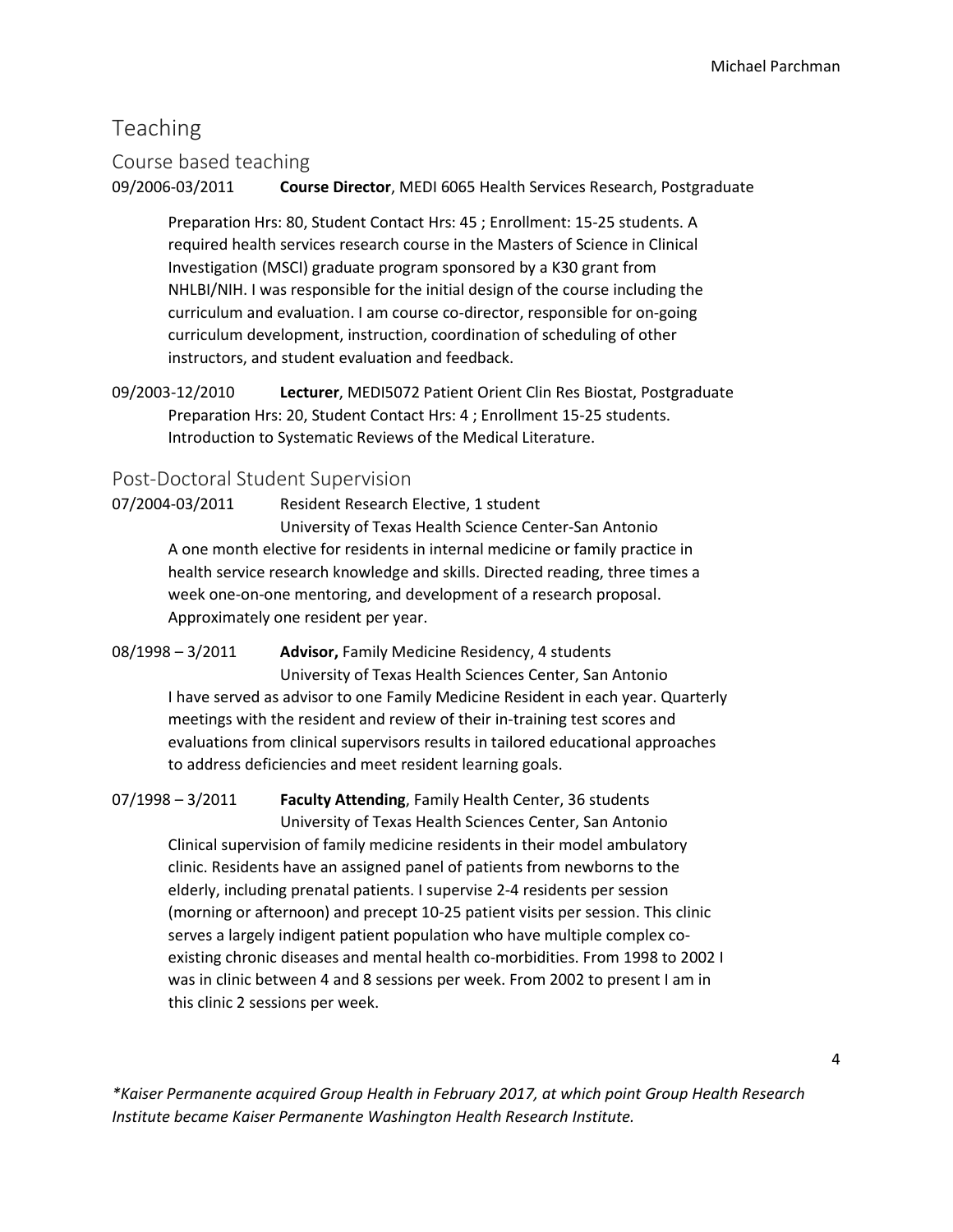## 07/1998 – 03/2011 **Faculty Attending**, Family Medicine In-patient service, 10 students University of Texas Health Sciences Center, San Antonio Faculty attending with clinical supervision of both family medicine residents and medical students on the family medicine in-patient service. From 1998 to 2002 I was attending twice each year for 2 weeks each time. From 2002 to present I attend once each year for 2 weeks. Attending rounds with residents and medical students usually begin at 9am and end at 1pm. We discuss all new admissions in detail and briefly review all of the other patients on the service, usually a total of 12 to 30 patients each day. The remainder of the day is spent writing chart notes and seeing the more complicated patients. I also receive pages several times each night about new admissions and also from nurses at the Bexar County Juvenile Detention Center.

# Publications

## Peer-reviewed research articles

- 1. Von Korff M, Saunders K, Dublin S, Walker RL, Thakral M, Sherman KJ, Ludman EJ, Hansen RN, Parchman M, Shortreed SM. Impact of chronic opioid therapy risk reduction initiatives on opioid overdose. J Pain. 2018 Sep. doi: 10.1016/j.jpain.2018.08.003. [Epub ahead of print]
- 2. Colin NV, Cholan RA, Sachdeva B, Nealy, Parchman ML, Dorr DA. Understanding the Impact of Variations in Measurement Period Reporting for Electronic Clinical Quality Measures. EGEMS (Wash DC) 2018 Jul;6(1):17.
- 3. Sherman KJ, Walker RL, Saunders K, Shortreed SM, Parchman M, Hansen RN, Thakral M, Ludman EJ, Dublin S, Von Korff M. Doctor-patient trust among chronic pain patients on chronic opioid therapy after opioid risk reduction initiatives: a survey. J Am Board Fam Med 2018 Jul-Aug;31(4):578-87.
- 4. Noël PH, Wang CP, Finley EP, Espinoza SE, Parchman ML, Bollinger MJ, Hazuda HP. Providerrelated linkages between primary care clinics and community-based senior centers associated with diabetes-related outcomes. J Appl Gerontol 2018 Jun;733464818782853. doi: 10.1177/0733464818782853. [Epub ahead of print]
- 5. Fagnan LJ, Walunas TL, Parchman ML, Dickinson CL, Murphy KM, Howell R, Jackson KL, Madden MB, Ciesla JR, Mazurek KD, Kho AN, Solberg LI. Engaging primary care practices in studies of improvement: did you budget enough for practice recruitment? Ann Fam Med 2018 Apr;16(Supple 1):S72-S79.
- 6. Thakral M, Walker RL, Saunders K, Shortreed SM, Parchman M, Hansen RN, Ludman E, Sherman KJ, Dublin S, Von Korff M. Comparing pain and depressive symptoms of chronic opioid therapy patients receiving dose reduction and risk mitigation initiatives to usual care. J Pain 2018 Jan; 19(1):111-20.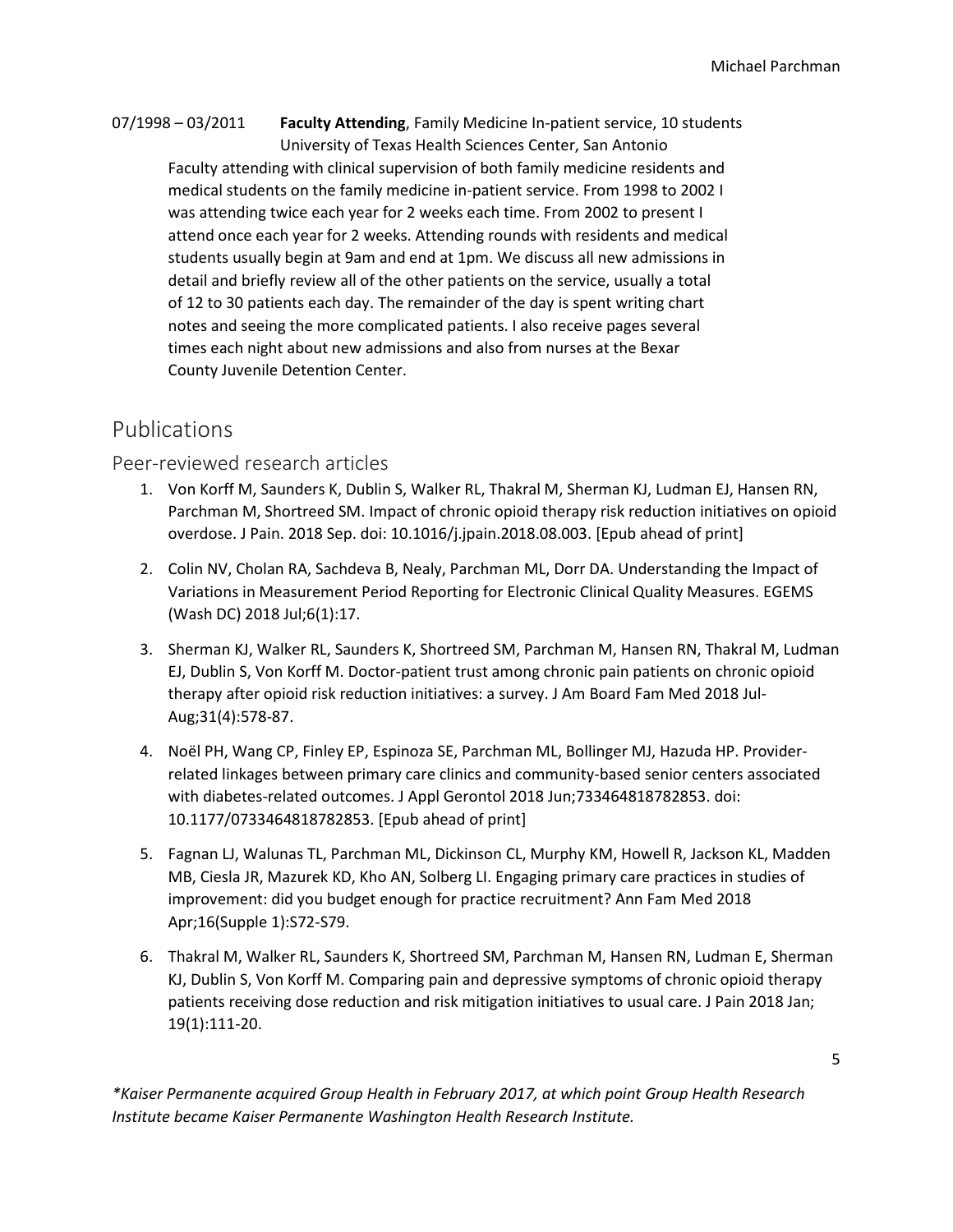- 7. Thakral M, Walker RL, Saunders K, Shortreed SM, Dublin S, Parchman M, Hansen RN, Ludman E, Sherman KJ, Von Korff M. Impact of opioid dose reduction and risk mitigation initiatives on chronic opioid therapy patients at higher risk for opioid-related adverse outcomes. Pain Med 2017 Dec. doi: 10.1093/pm/pnx293. [Epub ahead of print].
- 8. Parchman M, Hsu C, Fagnan L, van Borkulo N, Tuzzio L. Building a learning health care organization: external facilitation tailors support to the learning capacity of primary care settings. J Patient Cent Res Rev 2017;4:187
- 9. Ferris R, Blaum C, Kiwak E, Austin J, Esterson J, Harkless G, Oftedahl G, Parchman M, Van Ness PH, Tinetti ME. Perspectives of patients, clinicians, and health system leaders on changes needed to improve the health care and outcomes of older adults with multiple chronic conditions. J Aging Health 2018 Jun;30(5):778-99.
- 10. von Korff M, Walker RL, Saunders K, Shortreed SM, Thakral M, Parchman M, Hansen RN, Ludman E, Sherman KJ, Dublin S. Prevalence of prescription opioid use disorder among chronic opioid therapy patients after health plan opioid dose and risk reduction initiatives. Int J Drug Policy 2017;46:90-98.
- 11. Parchman ML, Von Korff M, Baldwin LM, Stephens M, Ike B, Cromp D, Hsu C, Wagner EH. Primary care clinic re-design for prescription opioid management. J Am Board Fam Med 2017 1/2;30(1):44-51.
- 12. Parchman ML, Henrikson NB, Blasi PR, Buist DS, Penfold R, Austin B, Ganos EH. Taking action on overuse: creating the culture for change. Healthc (Amst) 2017 Dec;5(4):199-203.
- 13. Noël PH, Jones S, Parchman ML. Patient experiences in an era of primary care transformation: revisiting the PACIC. Eur J Pers Cent Healthc 2016;4(3):528-540.
- 14. Parchman ML, Fagnan LJ, Dorr DA, Evans P, Cook AJ, Penfold RB, Hsu C, Cheadle A, Baldwin LM, Tuzzio L. Study protocol for "Healthy Hearts Northwest" a 2 X 2 randomized factorial trial to build quality improvement capacity in primary care. Implement Sci 2016 Oct 13;11(1):138.
- 15. Shoemaker SJ, Parchman ML, Schaefer J, Fuda KK, Levin L, Hunter M, Ricciardi R. A conceptual Framework and review of instruments to measure team-based primary care. J Interprof Care 2016 Jul;30(4):423-32.
- 16. Massoud MR, Barry D, Murphy A, Albrecht Y, Sax S, Parchman, M. How do we learn about improving health care: a call for a new epistemological paradigm. Int J Qual Health Care 2016 Jun;29(3):420-4.
- 17. Johnson K, Tuzzio L, Renz A, Baldwin LM, Parchman M. Decision-to-implement worksheet for evidence-based interventions: from the WWAMI region practice and research network. J Am Board Fam Med 2016 Sep-Oct;29(5):553-62.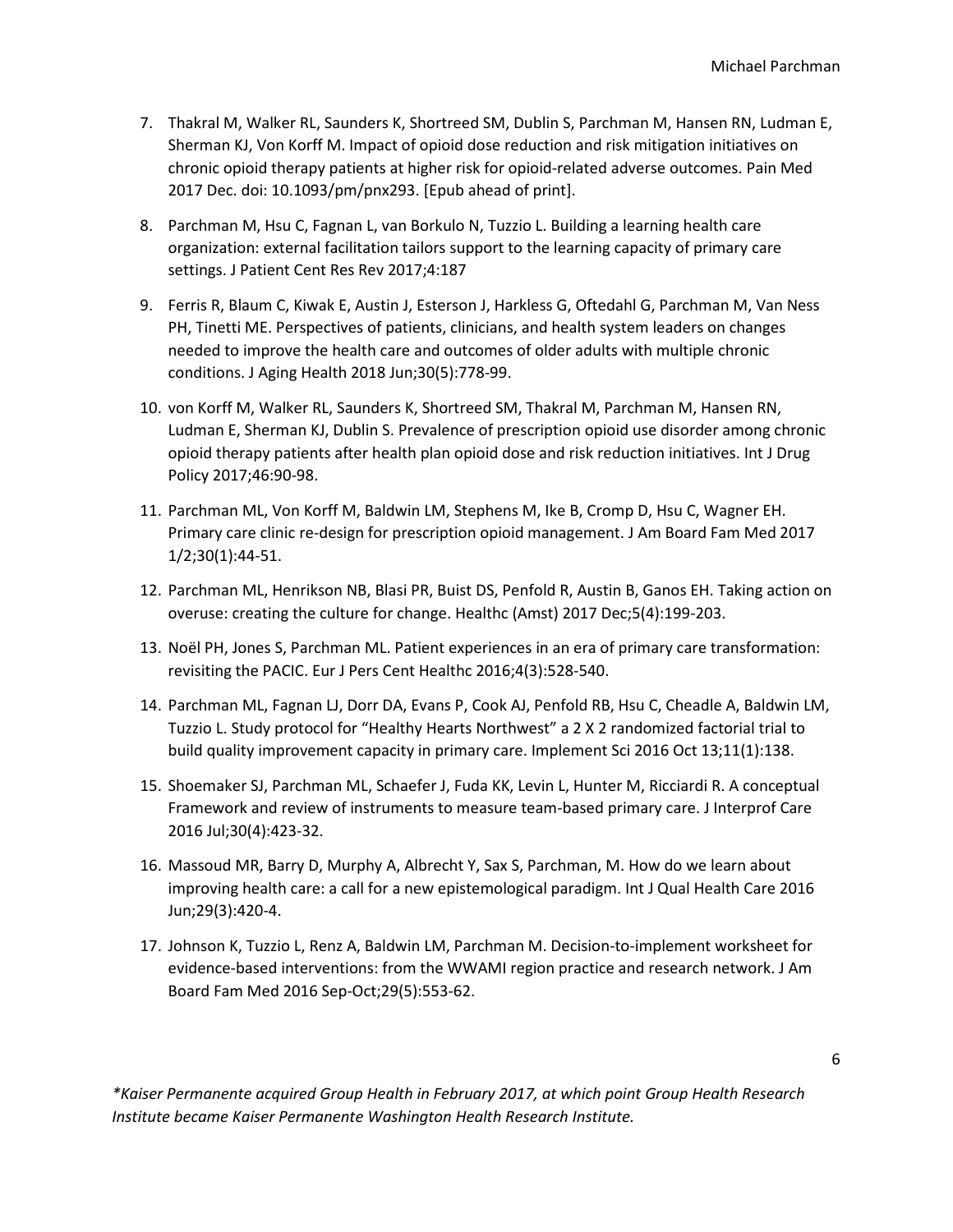- 18. Noël PH, Parchman ML, Finley EP, Wang CP, Bollinger M, Espinoza SE, Hazuda HP. Primary carepublic health linkages: older primary care patients with prediabetes & type 2 diabetes encouraged to attend community-based senior centers. Prev Med Rep 2016 Jun 29;4:283-8.
- 19. Von Korff M, Dublin S, Walker RL, Parchman M, Shortreed SM, Hansen RN, Saunders K. The impact of opioid risk reduction initiatives on high-dose opioid therapy patients. J Pain 2016;17:101-10.
- 20. Noel PH, Romero RL, Robertson M, Parchman ML. Key activities used by community based primary care practices to improve the quality of diabetes care in response to practice facilitation. Qual Prim Care 2014;22:211-9.
- 21. Leykum LK, Lanham HJ, Pugh JA, Parchman M, Anderson RA, Crabtree BF, Nutting PA, Miller WL, Stange KC, McDaniel RR. Manifestations and implications of uncertainty for improving healthcare systems: an analysis of observational and interventional studies grounded in complexity science. Implement Sci 2014 Nov 19;9(1):165.
- 22. McAllister C, Leykum LK, Lanham H, Reisinger HS, Kohn JL, Palmer R, Pezzia C, Agar M, Parchman M, Pugh J, McDaniel RR Jr. Relationships within inpatient physician housestaff and their association with hospitalized patient outcomes. J Hosp Med 2014 Dec;9(12):764-71.
- 23. Reid RJ, Parchman ML. Is there value in medical home implementation beyond the electronic health record? Ann Intern Med 2014 Jun 3;160(11):802-3.
- 24. Noel PH, Parchman ML, Palmer RF, Romero RL, Leykum LK, Lanham HJ, Zeber JE, Boer KW. Alignment of patient and primary care practice member perspectives of chronic illness care: a cross-sectional analysis. BMC Fam Pract 2014;15:57.
- 25. Ladden MJ, Bodenheimer T, Fishman NW, Hsu C, Parchman M, Wagner EH. The emerging primary care workforce: preliminary observations from the primary care team: learning from effective ambulatory practices project. Acad Med 2013;88(12):1830-4.
- 26. Finley EP, Pugh JA, Lanham LK, Cornell J, Veerapaneni P, Parchman ML. Relationship of quality and patient-assessed quality of care in VA primary care clinics: development and validation of the work relationships scale. Ann Fam Med 2013;11(6):543-9.
- 27. Parchman ML, Noel PH, Culler SD, Lanham HJ, Leykum LK, Romero RL, Plamer RF. A randomized trial of practice facilitation to improve the delivery of chronic illness care in primary care: initial and sustained effects. Implement Science 2013;8:93-8.
- 28. Culler SD, Parchman ML, Lozano-Romero R, Noel PH, Lanham HJ, Leykum LK, Zeber JE. Cost estimates for operating a primary care practice facilitation program. Ann Fam Med 2013;11:201- 11.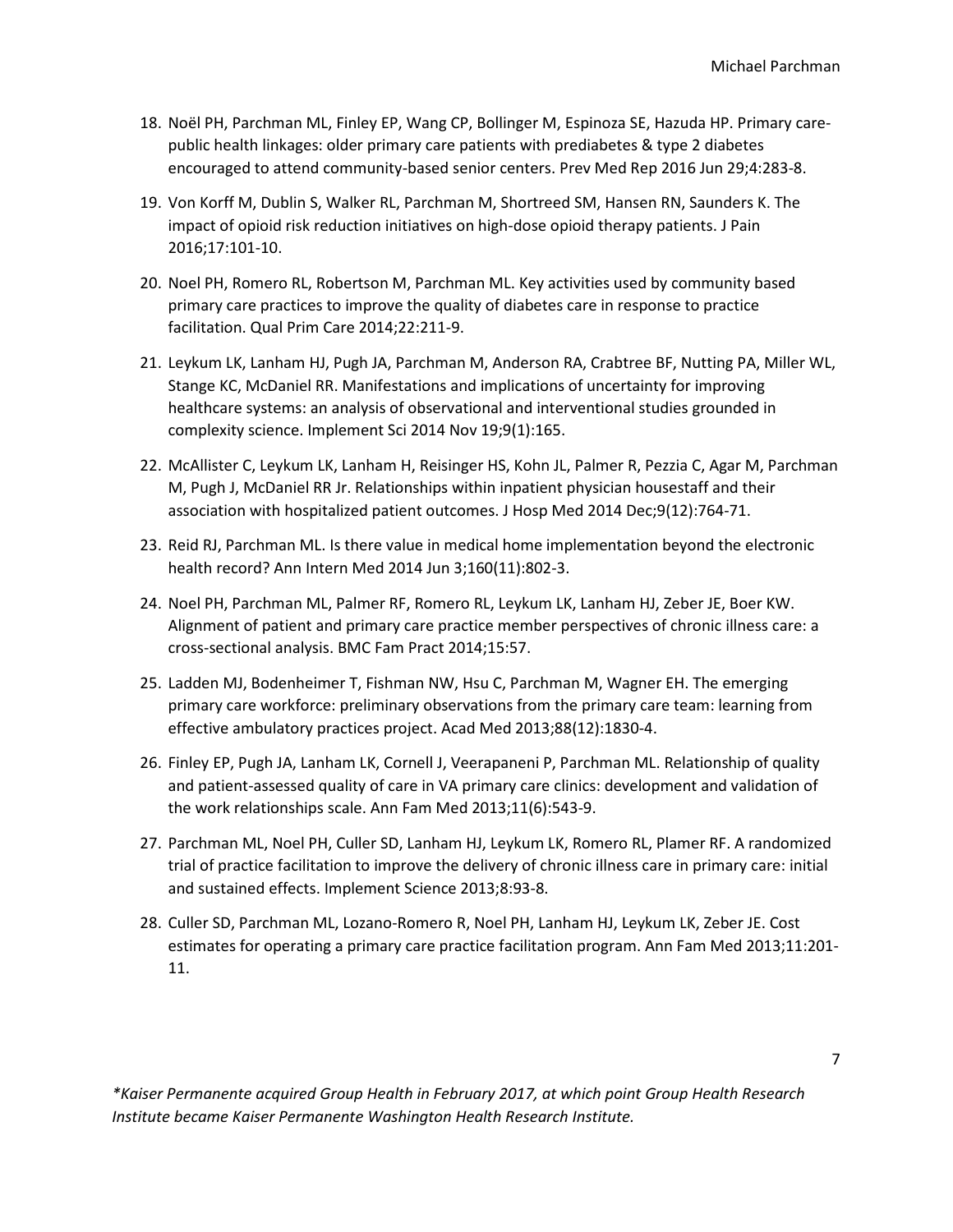- 29. Koh HK, Brach C, Harris LM, Parchman ML. A proposed 'health literate care model' would constitute a systems approach to improving patients' engagement in care. Health Aff 2013;32:357-67.
- 30. Griffiths FE, Lindenmeyer A, Borkan J, Donner Banzhoff N, Lamb S, Parchman M, Shurt J. Case typologies, chronic illness and primary health care. J Eval Clin Pract 2014 Aug;20(4):513-21.
- 31. Tomoaia-Cotisel A, Scammon DL, Waitzman NJ, Cronholm PF, Halladay JR, Driscoll DL, Solberg LI, Hsu C, Tai-Seale M, Hiratsuka V, Shih SC, Fetters MD, Wise CG, Alexander JA, Hauser D, McMullen CK, Scholle SH, Tirodkar MA, Schmidt L, Donahue KE, Parchman ML, Stange KC. Context matters: the experience of 14 research teams in systematically reporting contextual factors important for practice change. Ann Fam Med 2013;Suppl1:S115-23.
- 32. Lanham HJ, Sittig DF, Leykum LK, Parchman ML, Pugh JA, McDaniel RR. Understanding differences in electronic health record (EHR) use: linking individual physicians' perception of uncertainty and EHR use patterns in ambulatory care. J Am Med Inform Assoc. 2014 Jan-Feb;21(1):73-81.
- 33. Katerndahl D, Parchman M. Effects of family presence on the content and dynamics of the clinical encounter among diabetic patients. J Eval Clin Pract 2013;19(6):1067-72.
- 34. Peikes D, Zutshi A, Genevro JL, Parchman ML, Meyers DS. Early evaluations of the medical home: building on a promising start. Am J Manage Care 2012;18:105-16.
- 35. Bowers KW, Robertson M, Parchman ML. How inclusive leadership can help your practice adapt to change. Fam Pract Manage 2012;19:8-11.
- 36. Mackey K, Parchman ML, Leykum LK, Lanham HJ, Noel PH, Zeber JE. Impact of the chronic care model on medication adherence when patients perceive cost as a barrier. Prim Care Diabetes 2012;6:137-42.
- 37. Rich EC, Lipson D, Libersky K, Peikes DN, Parchman ML. Organizing care for complex patients in the patient-centered medical home. Ann Fam Med 2012;10:60-2.
- 38. Noël PH, Lanham HJ, Palmer RF, Leykum LK, Parchman ML. The importance of relational coordination and reciprocal learning for chronic illness care within primary care teams. Health Care Manage Rev 2013 Jan-Mar;28(1):20-8.
- 39. Hayes H, Parchman ML, Howard R. A logic model framework for evaluating and planning in a primary care practice-based research network. J Am Board Fam Med 2011;24(5):576-82.
- 40. Arar NH, Noel PH, Leykum L, Zeber JE, Romero RL, Parchman ML. Implementing quality improvement in small, autonomous primary care practices: implications for the patientcentered medical home. Quality in Primary Care 2011;19:289-300.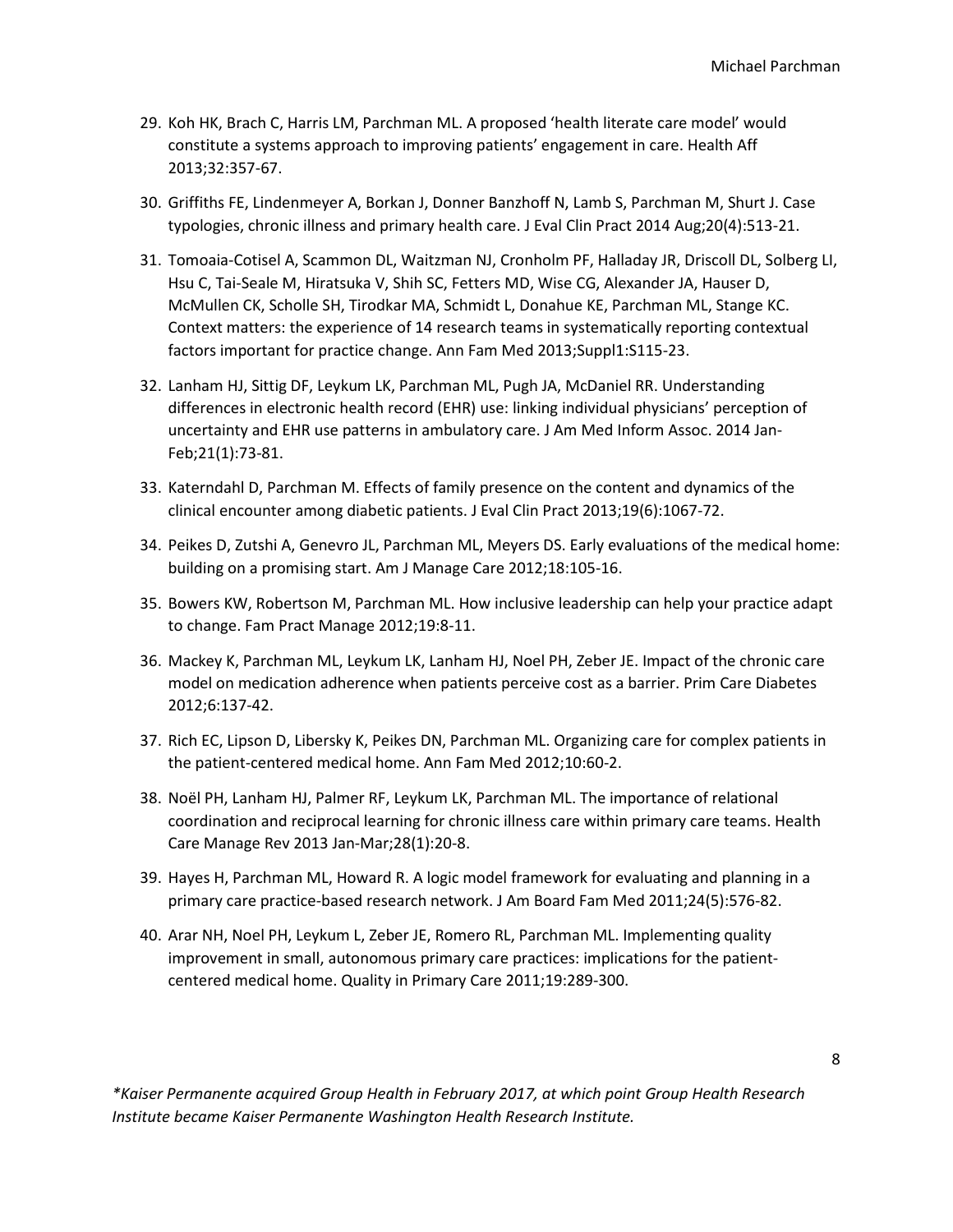- 41. Meyers D, Parchman M. Re: the Agency for Healthcare Research and Quality (AHRQ) practicebased research network relationship: delivering on a promise. J Am Board Fam Med. 2011 Sep-Oct;24(5):493.
- 42. Arar N, Seo J, Abboud HE, Parchman M, Noel P. Veterans experience in using the online Surgeon General's family health history tool. Per Med. 2011 Sep 1;8(5):523-532.
- 43. Parchman ML, Wang CP. Initiation of insulin in veterans with type 2 diabetes and elevated A1c. Prim Care Diab 2011; August.
- 44. Noel PH, Zeber JE, Pugh MJ, Finely EP, Parchman ML. A pilot survey of post-deployment health care needs in small community-based primary care clinics. BMC Fam Pract 2011;12:79.
- 45. Parchman ML, Scoglio CM, Shumm P. Understanding the implementation of evidence-based care: a complex network approach. Implement Sci 2011;24:6-14.
- 46. Patel NK Parchman ML . The chronic care model and exercise discussions in primary care diabetes encounters J Am Board Fam Med 2011;24:26-32.
- 47. Leykum LK, Palmer R, Lanham H, Jordan M, McDaniel RR, Noël PH, Parchman M. Reciprocal learning and chronic care model implementation in primary care: results from a new scale of learning in primary care. BMC Health Serv Res 2011;11:44-9.
- 48. Parchman ML, Zeber JE, Palmer RF. Participatory decision-making, patient activation, medication adherence and intermediate clinical outcomes in type 2 diabetes: a STARNet study. Ann Fam Med 2010;8:410-417.
- 49. Arar NH, Seo J, Lee S, Abboud HE, Copeland LA, Noel PH, Parchman ML. Preferences regarding genetic research results: comparing veterans and nonveterans responses (in press) Public Health Genomics 2010;13:431-9.
- 50. Strickland PA, Hudson SV, Piasecki A, Hahn K, Cohen D, Orzano J, Parchman ML, Crabtree BF. Features of the chronic care model (CCM) associated with behavioral counseling and diabetes care in primary care. J Am Board Fam Med 2010;23:295-305.
- 51. Arar N, Seo J, Abboud HE, Parchman M, Noel P. Providers' behavioral beliefs regarding the delivery of genomic medicine at the Veterans Health Administration. Per Med 2010 Sep;7(5):485-49.
- 52. Katerndahl DA, Parchman ML. Dynamical differences in patients encounters involving uncontrolled diabetes: an orbital decomposition analysis. J Eval Clin Pract 2010;16:211-19.
- 53. Parchman ML, Munoz A. Risk factors for methicillin-resistant Staphylococcal Aureus skin and soft-tissue infections presenting in primary care: a STARNet study. J Am Board Fam Med 2009;22:375-9.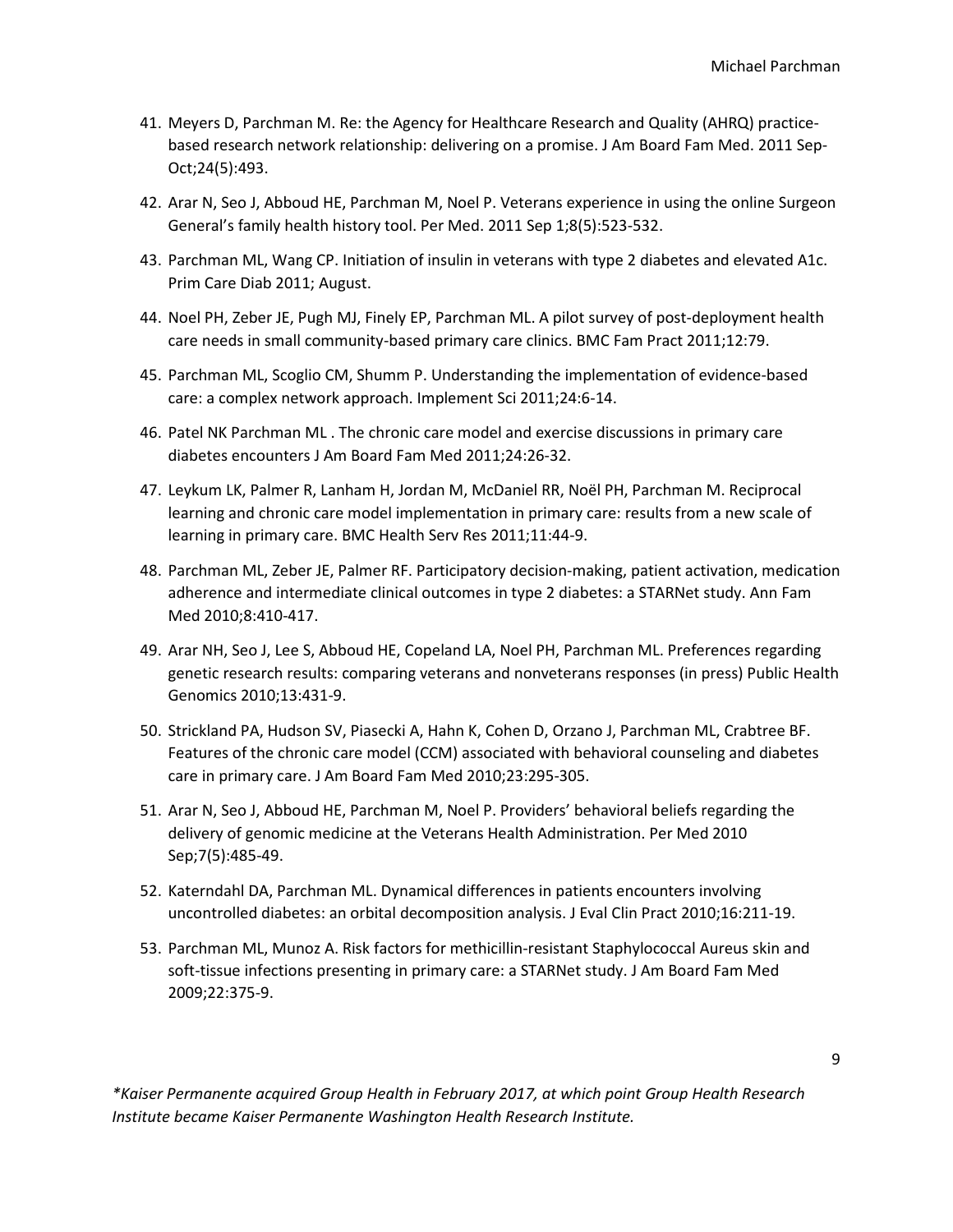- 54. Zeber J Parchman ML. Cardiovascular Disease in Type 2 Diabetes: Attributable Risk Due to Modifiable Risk Factors Canadian Family Physician 2010 Aug;56:e302-e307.
- 55. Copeland LA, Parchman ML, Zeber JE, Lawrence VA, Downs JR, Miller AL. Pre-diabetes assessment and follow-up in older veterans with schizophrenia. American Journal of Geriatric Psychiatry 2010;18:887-96.
- 56. Katerndahl DA, Parchman ML. Dynamical difference in patient encounters involving uncontrolled diabetes Journal of Evaluation in Clinical Practice 2010 Feb;16:211-219.
- 57. Leykum LK, Parchman ML, Pugh MJ, Lawrence VA, Noel PH, McDaniel RR. The importance of organizational characteristics for improving outcomes in patients with chronic disease: a systemic review of congestive heart failure Implementation Science 2010;5:66.
- 58. Parchman ML, Flannagan D, Ferrer RL, Matamoras M. Communication competence, self-care behaviors and glucose control in patients with type 2 diabetes. Patient Educ Couns 2009 Oct;77:55-59.
- 59. Katerndahl DA, Parchman ML, Wood, Robert. Perceived complexity of care, perceived autonomy, and career satisfaction among primary care physicians Journal of the American Board of Family Medicine 2009 Jan;22:24-33.
- 60. Copeland LA, Zeber JE, Wang C, Parchman ML, Lawrence VA, Valenstein M, Miller AL. Patterns of primary care and mortality among patients with schizophrenia or diabetes: a cluster analysis approach to the retrospective study of healthcare utilization BMC Health Serv Res 2009;9(127).
- 61. Parchman ML, Pugh JA, Culler SD, Noel PH, Arar NH, Romero RL, Palmer RF. A group randomized trial of a complexity-based organizational intervention to improve risk factors for diabetes complications in primary care settings: study protocol. Implementation Science 2008 Mar;3:15.
- 62. Pugh MJ, Palmer FR, Parchman ML, Mortensen EM, Markides K, Espino DV. Association of suboptimal prescribing and change in lower extremity physical function over time. Gerontology 2008 Feb;53(6):445-453.
- 63. Parchman ML Pugh JA Wang CP Romero RL. Glucose Control, Self-Care Behaviors and the Presence of the Chronic Care Model in Primary Care Clinics Diabetes Care 2007 Nov;30(11):2849-2854.
- 64. Leykum LK, Pugh J, Lawrence V, Parchman M, Noël PH, Cornell J, McDaniel RR. Organizational interventions employing principles of complexity science have improved outcomes for patients with Type II diabetes. Implementation Science 2007 Aug;2:28.
- 65. Parchman ML, Pugh JA, Romero RL, Bowers, SK. Competing demands and clinical inertia: The case of the elevated glycosylated hemoglobin. Annals of Family Medicine 2007 May;5(3):196- 201.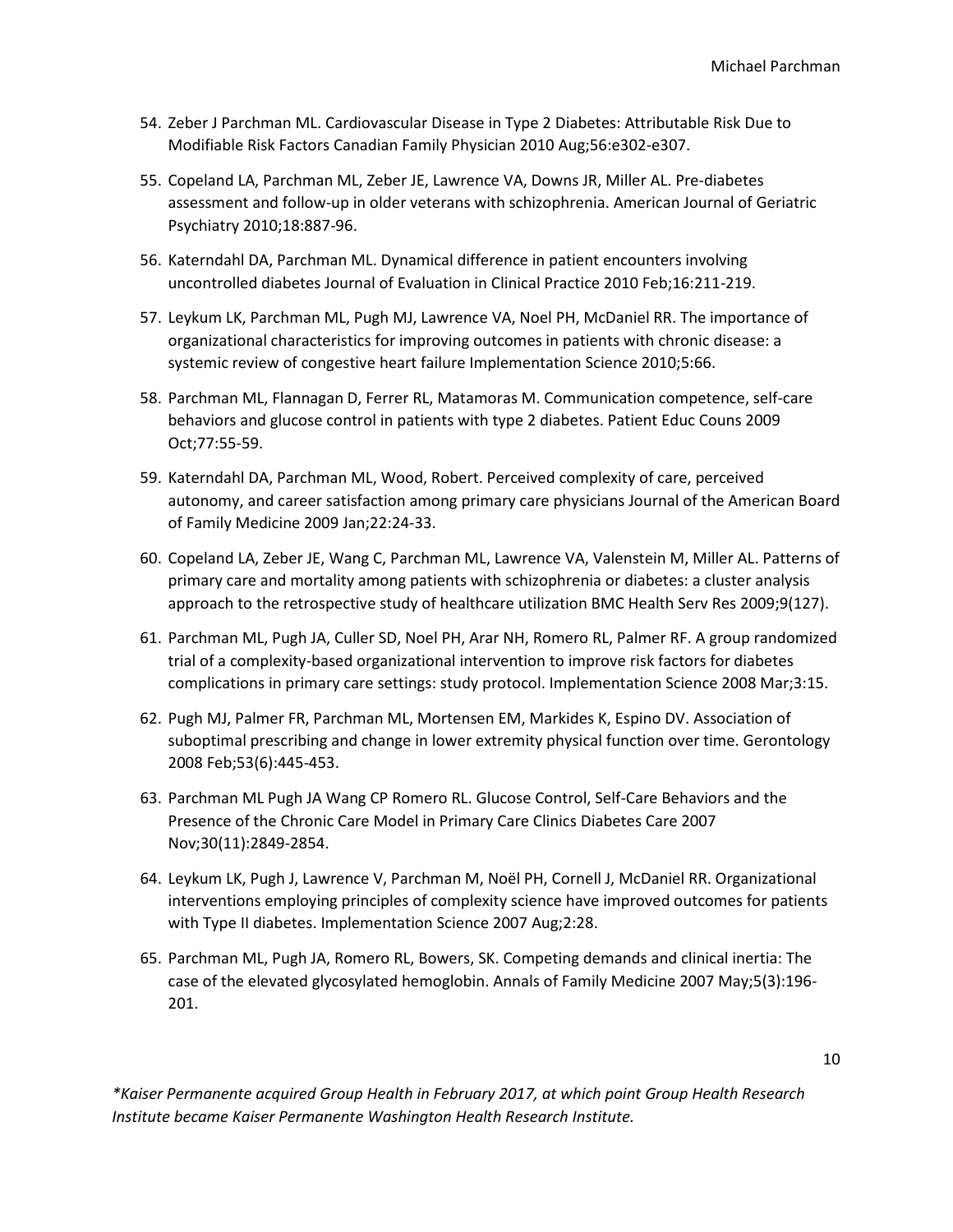- 66. Cornell JE, Pugh JA, Williams JW Jr, Kazis LE, Lee A, Parchman ML, Zeber JE, Montogemery KA, Noel PH. Multimorbidity clusters: Clustering binary data from a large administrative medical database. Applied Multivariate Research 2007;12(3):163-182.
- 67. Noel PH, Parchman ML, Williams JW, Cornell JE, Shuko L, Zeber JE, Kazis LE, Lee AF, Pugh JA. The challenges of multimorbidity from the patient perspective. Journal of General Internal Medicine 2007;22(S3):419-424.
- 68. Parchman ML, Zeber JE, Romero RL, Pugh JA. Risk of coronary artery disease in type 2 diabetes and the delivery of care consistent with the chronic care model in primary care settings: a STARNet study. Medical Care 2007;45:1129-1134.
- 69. Kaissi AA Parchman ML. Assessing chronic illness care for diabetes in primary care clinics Joint Commission Journal on Quality and Patient Safety 2006 Jun;32(6):318-323.
- 70. Parchman ML Romero RL Pugh JA. Encounters by patients with type 2 diabetes-complex and demanding: an observational study Annals of Family Medicine 2006;4:40-45.
- 71. Espino DV, Bazaldua OV, Palmer RF, Mouton CP, Parchman ML, Miles TP, Markides K. Suboptimal Medication Use and Mortality in an Older Adult Community-Based Cohort: Results From the Hispanic EPESE Study. J Gerontol A Biol Sci Med Sci 2006 Feb;61(2):170-175.
- 72. Parchman ML, Noël P, Lee S. Primary care attributes, health care system hassles, and chronic illness. Medical Care 2005 Nov;3(11):1123-1129.
- 73. Wen L, Parchman ML, Linn WD, Lee S. Association between self-monitoring of blood glucose and glycemic control in patients with type 2 diabetes Am J Health-Syst Pharm 2004 Nov;61:2401- 2405.
- 74. Wen LK, Parchman ML, Shepherd MD. Family support and diet barriers among older Hispanic adults with type 2 diabet Family Medicine 2004 Jun;36(6):423-430.
- 75. Parchman ML, Burge SK. The patient-physician relationship, primary care attributes, and preventive services. Fam Med 2004 Jan;36(1):22-27.
- 76. Wen LK, Shepherd MD, Parchman ML. Family support, diet, and exercise among older Mexican Americans with type 2 diabetes. Diabetes Educ 2004;30(6):980-993.
- 77. Kingston BJ, Parchman ML. The association between cotton and prevalence of rural childhood asthma. Tex Med 2003 Mar;99(3):61-65.
- 78. Parchman ML, Arambula-Solomon TG, Noël PH, Larme AC, Pugh JA. Stage of change advancement for diabetes self-management behaviors and glucose control. Diabetes Educator 2003 Jan;29(1):128-134.
- 79. MacClements JE, Parchman M, Passmore C. Otitis media in children: use of diagnostic tools by family practice residents. Fam Med 2002 Sep;34(8):598-603.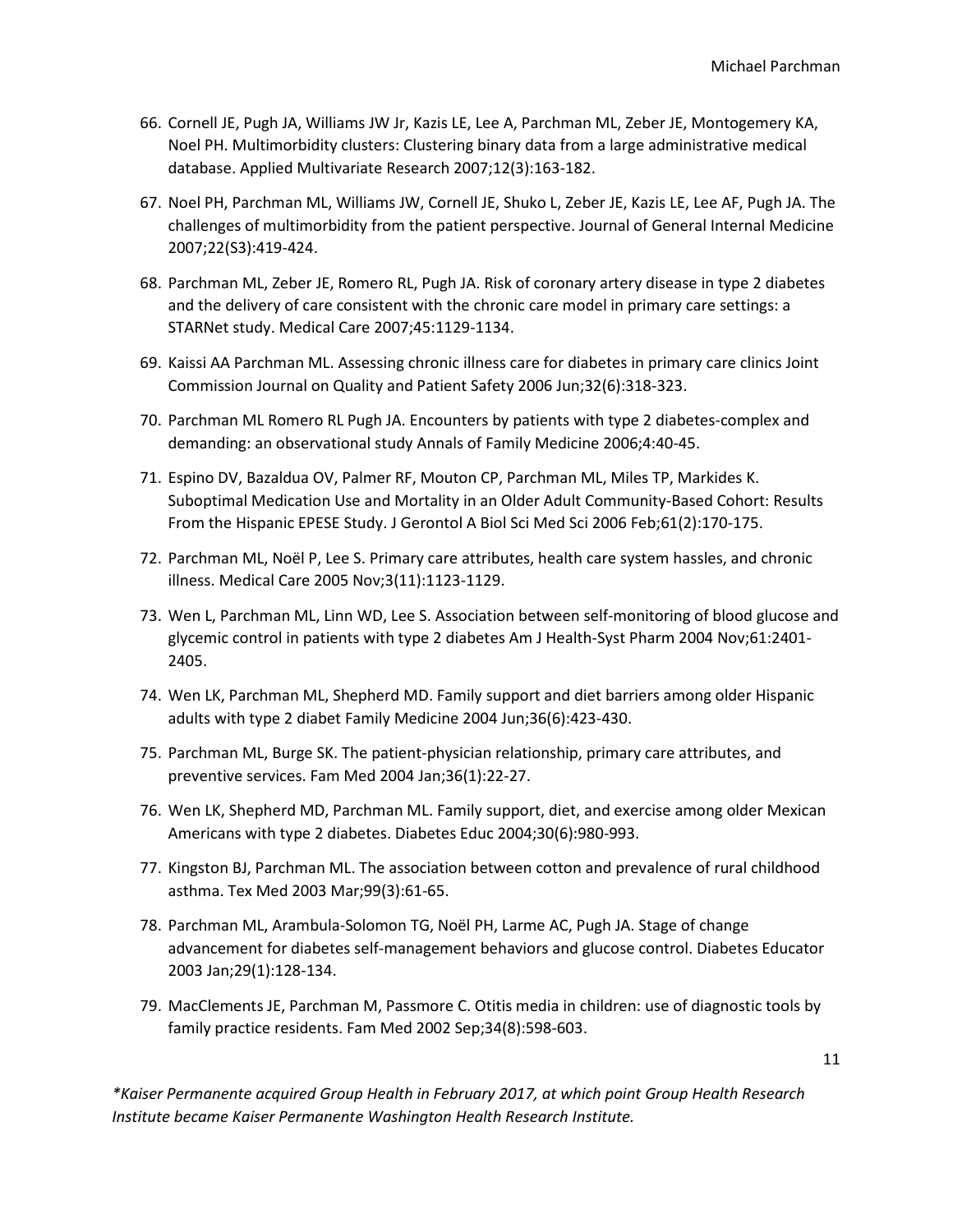- 80. Parchman ML, Burge SK. Continuity and quality of care in type 2 diabetes: a Residency Research Network of South Texas study. J Fam Pract 2002 Jul;51(7):619-624.
- 81. Passmore C, Dobbie AE, Parchman M, Tysinger J. Guidelines for constructing a survey Fam Med 2002 Apr;34(4):281-286.
- 82. Parchman ML, Ferrer RL, Blanchard KS. Geography and geographic information systems in family medicine research. Fam Med 2002 Feb;34(2):132-137.
- 83. Parchman ML, Pugh JA, Noël PH, Larme AC. Continuity of care, self-management behaviors, and glucose control in patients with type 2 diabetes. Med Care 2002 Feb;40(2):137-144.
- 84. Criswell DF, Parchman ML. Handheld computer use in U.S. family practice residency programs. J Am Med Inform Assoc 2002;9(1):80-86.
- 85. Katerndahl DA, Parchman M. The ability of the stress process model to explain mental health outcomes. Compr Psychiatry 2002;43(5):351-360.
- 86. Katerndahl DA, Parchman ML. Understanding ambulatory care use by people with panic attacks: testing the behavioral model for vulnerable populations Journal of Nervous & Mental Disease 2002;190(8):554-557.
- 87. Parchman M, Byrd T. Access to and use of ambulatory health care by a vulnerable Mexican American population on the U.S.-Mexico border. J Health Care Poor Underserved 2001 Nov;12(4):404-414.
- 88. Albright TL, Parchman M, Burge SK. Predictors of self-care behavior in adults with type 2 diabetes: an RRNeST study. Fam Med 2001 May;33(5):354-360.
- 89. McCutcheon TA, Parchman ML, Burge SK,RRNeST Investigators (including Trevino JJ). Predictors of self care behavior in adults with Type II Diabetes: an RRNeST Study. Family Medicine 2001 Jan;33(5):354-360.
- 90. Parchman ML, Burge SK, RRNeST Investigators (including Trevino JJ). Continuity and Quality of Care in Patients with Type II Diabetes: An RRNeST study Journal of Family Practice 2000 Jul;51(7):619-624.
- 91. Parchman ML, Ferrer R. Geographic information systems and community oriented primary care COPCetic: a COPC newsletter 2000;6:1-2.
- 92. Parchman ML. Quality, satisfaction and outcomes of care among Medicare beneficiaries in primary care shortage areas Texas Family Physician 1999;51:14-16.
- 93. Parchman ML, Culler SD. Preventable hospitalizations in primary care shortage areas. An analysis of vulnerable Medicare beneficiaries. Arch Fam Med 1999;8(6):487-491.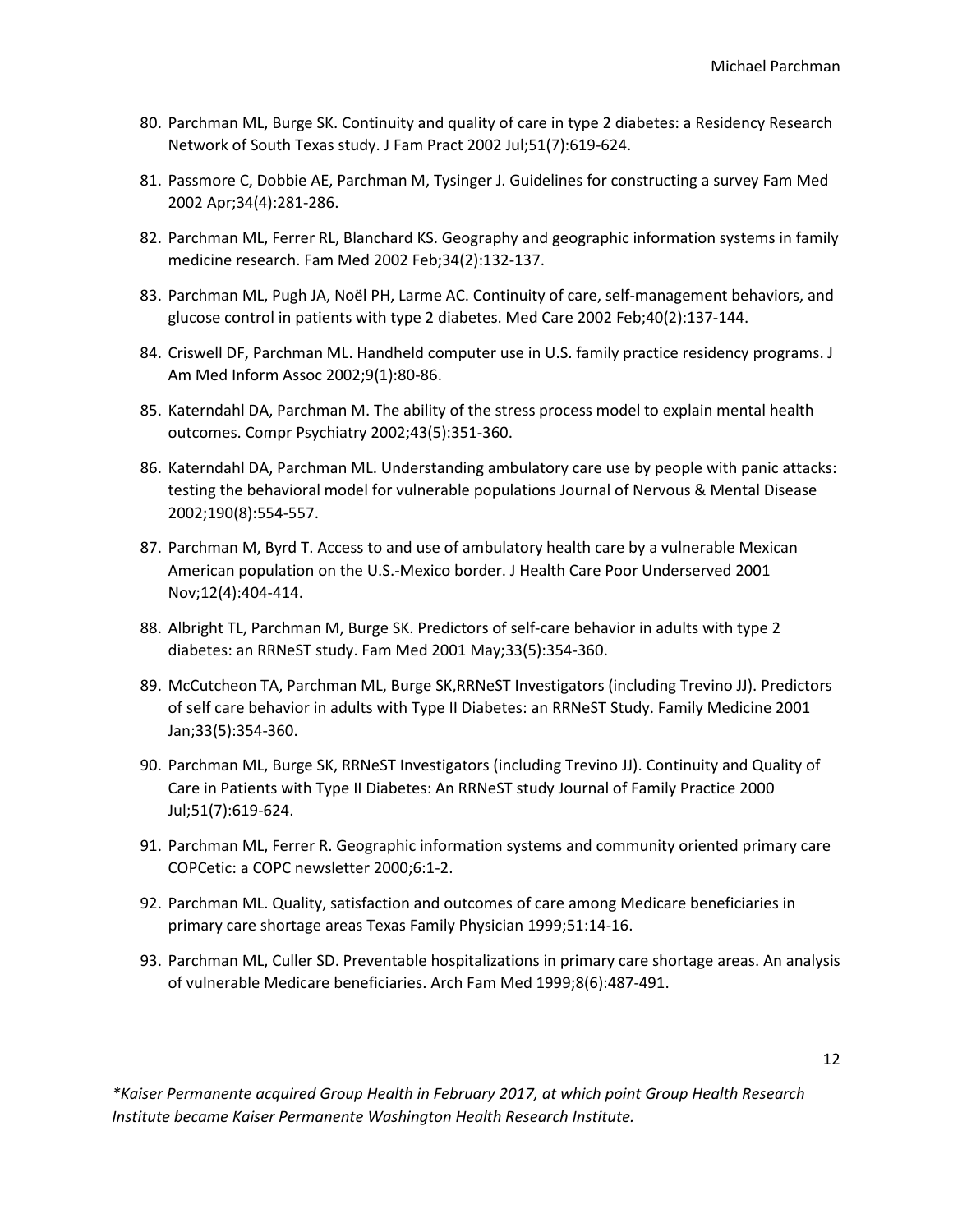- 94. Culler SD, Parchman ML, Przybylski M. Factors related to potentially preventable hospitalizations among the elderly. Med Care 1998 Jun;36(6):804-817.
- 95. Mamlin LA, Melfi CA, Parchman ML, Gutierrez B, Allen DI, Katz BP, Dittus RS, Heck DA, Freund DA. Management of osteoarthritis of the knee by primary care physicians. Arch Fam Med 1998;7(6):563-567.
- 96. Saywell RM, Jay SJ, Lukas PJ, Casebeer LL, Mybeck KC, Parchman ML, Haley AJ. Indiana family physician attitudes and practices concerning smoking cessation. Indiana Med 1996;89(2):149- 156.
- 97. Parchman ML. Small area variation analysis: a tool for primary care research. Fam Med 1995 Apr;27(4):272-276.
- 98. Holmes AM, Parchman ML, Bang H. Patient preference for health status screening instruments. Fam Pract 1995 Mar;12(1):88-92.
- 99. Parchman ML, Culler S. Primary care physicians and avoidable hospitalizations. J Fam Pract 1994 Aug;39(2):123-128.
- 100. Cleghorn GD, Parchman ML. Physician workforce trends by specialty in urban/rural South Carolina Carolina Health Services Review 1994;2:13-25.
- 101. Parchman ML, Bisonni RS, Lawler FH. Hypertension management: relationship between visit interval and control. Fam Pract Res J 1993 Sep;13(3):225-231.
- 102. Parchman ML, DeHart R. A combined family practice and occupational medicine residency program. Fam Med 1993 Apr;25(4):249-252.
- 103. Volk RJ, Pace TM, Parchman ML. Screening for depression in primary care patients: dimensionality of the short form of the Beck depression inventory Psychological Assessment 1993;5:173-181.
- 104. Parchman ML. Physicians' recognition of depression. Fam Pract Res J 1992 Dec;12(4):431-438.
- 105. Leatherman J, Parchman ML, Lawler FH. Infection of fetal scalp electrode monitoring sites. Am Fam Physician 1992;45:579-582.
- 106. Parchman ML, Abell TD, Costantini C, Nunez L. Predictive values of low birth weight and preterm pregnancies. Tex Med 1988 Mar;84(3):26-28

#### Electronic/Web Publication

1. Parchman ML. Clinical Inertia or Competing Demands: Author's response to Dr. Phillips 2007 Jul. 1 p. Available from[: http://www.annfammed.org/cgi/eletters/5/3/196](http://www.annfammed.org/cgi/eletters/5/3/196)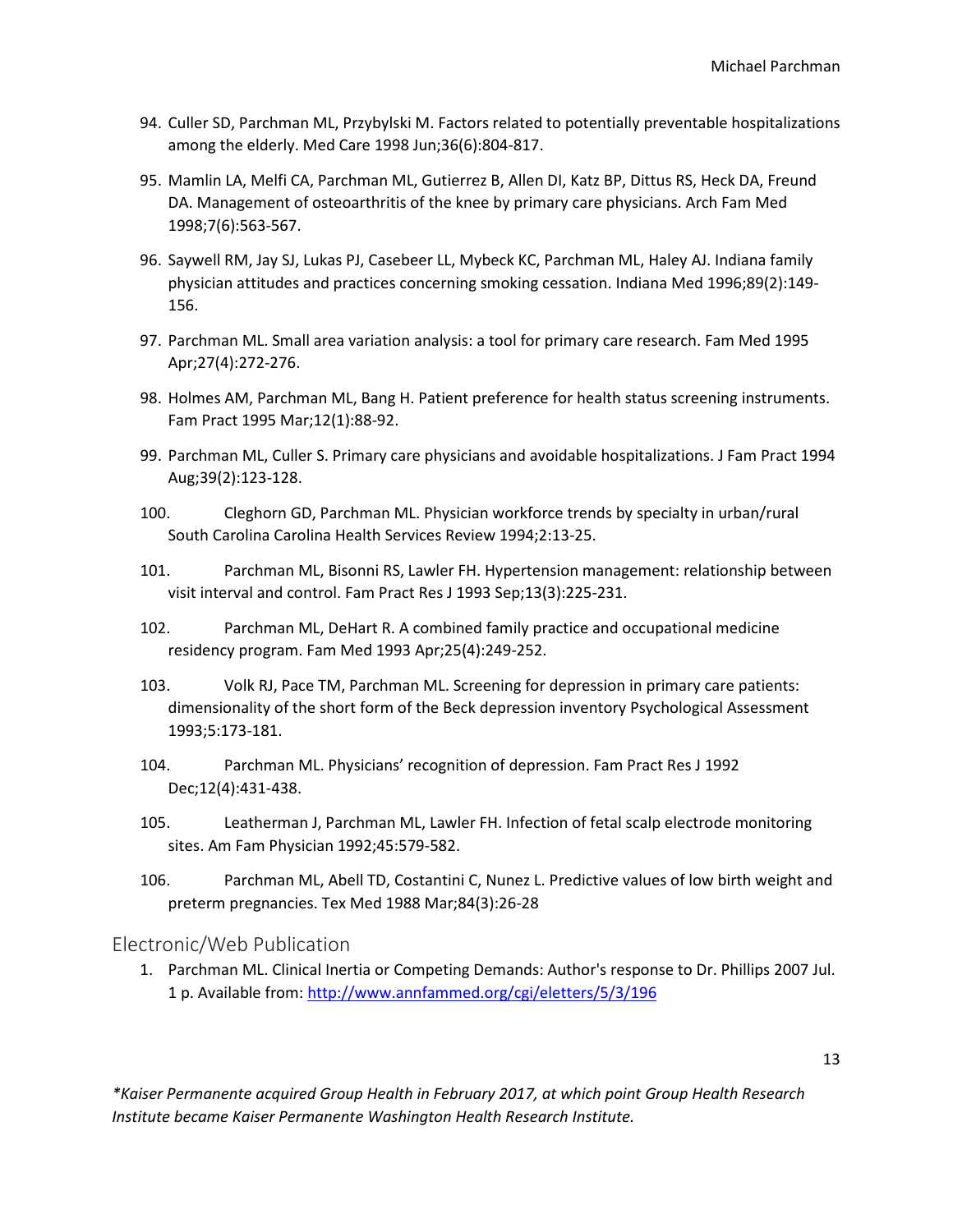2. Parchman ML. Changes in the Supply and Distribution of Primary Care Physicians within Market-Defined Areas and Counties of Texas 1990-2000 Bureau of Health Professions, Health Services Resource Administration, Dept of Health and Human Serv; 2005 Oct. 41 p. Available from: www.uthscsa.edu/rchws

#### **Editorial**

- 1. Maji JN, Parchman M. Low-value care: an intractable global problem with no quick fix. BMJ Qual Saf. 2018 May;27(5):333-6.
- 2. Parchman ML. The Gordian Knot of chronic illness care. J Am Board Fam Med 2008;21:487-9.
- 3. Parchman ML. Preventive Services and Family Medicine Offices: The Dynamics of Patient Care Annals of Family Medicine 2005 Sep;3:430-435.
- 4. Katerndahl DA, Parchman ML, Larme AC. Building Research Culture Fam Med 2003;35:236-236.
- 5. Katerndahl DA, Parchman M, Larme AC. Cultural (R)evolution: developing a research culture in family medicine. Fam Med 2002 Sep;34(8):616-618.
- 6. Parchman ML. Physician attitudes, beliefs, and training. A partial solution? Arch Fam Med 1993 Oct;2(10):1031-1032.

#### Book chapter

1. Parchman ML. How can we enhance the robustness of engineered systems In: Fahmida Chowdhury Jeffrey Cooper Tuan Duong Theirry Emonet James Ferrell Panos Papandopoulos Vimla Patel Steven Schiff Andreas Wagner Jessika Trancik Cassandra Brooks. Complex Systems: National Academies Keck Futures Initiative. Washington, DC: National Academy Press; 2009.

#### Abstract

- 1. Leykum LK, Bowers K, Romero RL, Parchman ML. Cost-Related Medication Adherence and Patients' Experience with the Chronic Care Model Academy Health website: 2010 Jun.
- 2. Copeland LA, Zeber JE, Parchman ML, Downs JR, Miller AL, Lawrence VA. Prediabetes assessment and follow-up in older veterans with schizophrenia. 2010 Jun. (VA HSR&D National Meeting on Mental Health and Substance Use Disorders).
- 3. Parchman ML, Katerndahl DA. Non-linear dynamic structures of primary care encounters and a change in medication for patients with poorly controlled diabetes 2010 Feb. (Family Medicine; vol. 42, no. supp2).
- 4. Copeland LA, Zeber JE, Parchman ML, Lawrence VA, Hosek BJ, Miller AL. Pre-diabetes and diabetes assessment in veterans with schizophrenia [Oral Presentation] 2009. p. 36-36. (Schizophrenia Bulletin; vol. 35, no. S1).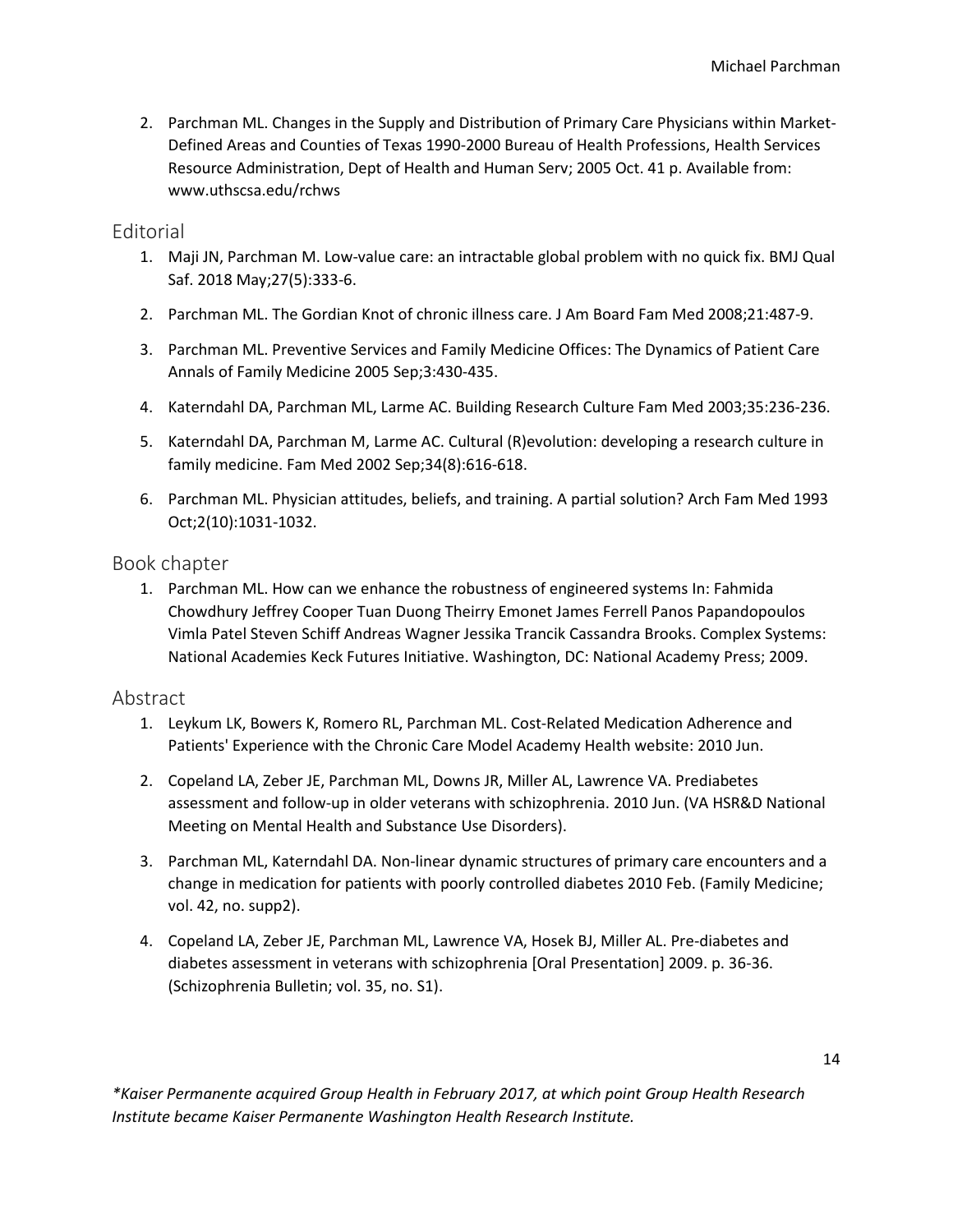- 5. Parchman ML, Wang CP, Pugh JA, Romero RL. Hispanic Disparity in A1c is Moderated by the Chronic Care Model 2006 Jun. (Diabetes).
- 6. Noel PH, Parchman ML, Zeber J, Lee S, Pugh JA. Self-Management Learning Needs of Veterans with Multimorbidity. Poster presented at 2006 HSR&D Annual Meeting. 2006.
- 7. Parchman ML, Pugh JA. Competing demands and the quality of diabetes care in primary care 2004. p. A288-A288. (Diabetes; vol. 53, no. 2).
- 8. Parchman ML, Pugh JA. Content of primary care visits by adults with type 2 diabetes 2004. p. A289-A289. (Diabetes; vol. 53, no. 2).
- 9. Lawrence VA, Pugh JA, Noel PH, Parchman ML, Best RG. Creating SynERGI through organizational interventions to implement clinical practice guidelines for QUERI diseases. 2003 Dec. (Veterans Health Administration).
- 10. Parchman ML, Pugh JA, Noel PH, Larme AC. Continuity of care, self-management behaviors, and glucose control in patients with Type 2 diabetes St Louis, Missouri: Mosby-Year Book; 2002. (Year Book of Family Practice).
- 11. Albright T, Parchman ML, Burge SK, RRNeST Investigators. Family support is the strongest indicator of self-care compliance. Conference Highlights from the 52nd Annual Scientific Assembly of the American Academy of Family Physicians. 2000 Dec. (American Family Physician).

## Service to the Profession:

| National                    |                                                                                           |  |
|-----------------------------|-------------------------------------------------------------------------------------------|--|
| 10/2017-03/2018             | <b>Member, Planning Committee,</b><br>VA State of the Art Conference on Care Coordination |  |
| 05/2012-05/2014             | <b>Chair, PCORI Study Section, Improving Health Care Systems</b>                          |  |
| 03/2010                     | <b>Chair, SEP Study Section, Agency for Healthcare Research and Quality</b>               |  |
| 01/2010                     | <b>Member, NIDDK Study Section on Translational Research</b>                              |  |
| 09/2005-09/2009             | Editorial Board Member, Editorial Board, Health Care Management Review                    |  |
| Regional<br>10/2013-Present | Advisory Council, Seattle/Denver VA HSR&D COIN                                            |  |
| <b>Manuscript Reviewer</b>  |                                                                                           |  |
| 10/2004-present             | Journal of General Internal Medicine                                                      |  |
| 10/2003-Present             | <b>Annals of Family Medicine</b>                                                          |  |